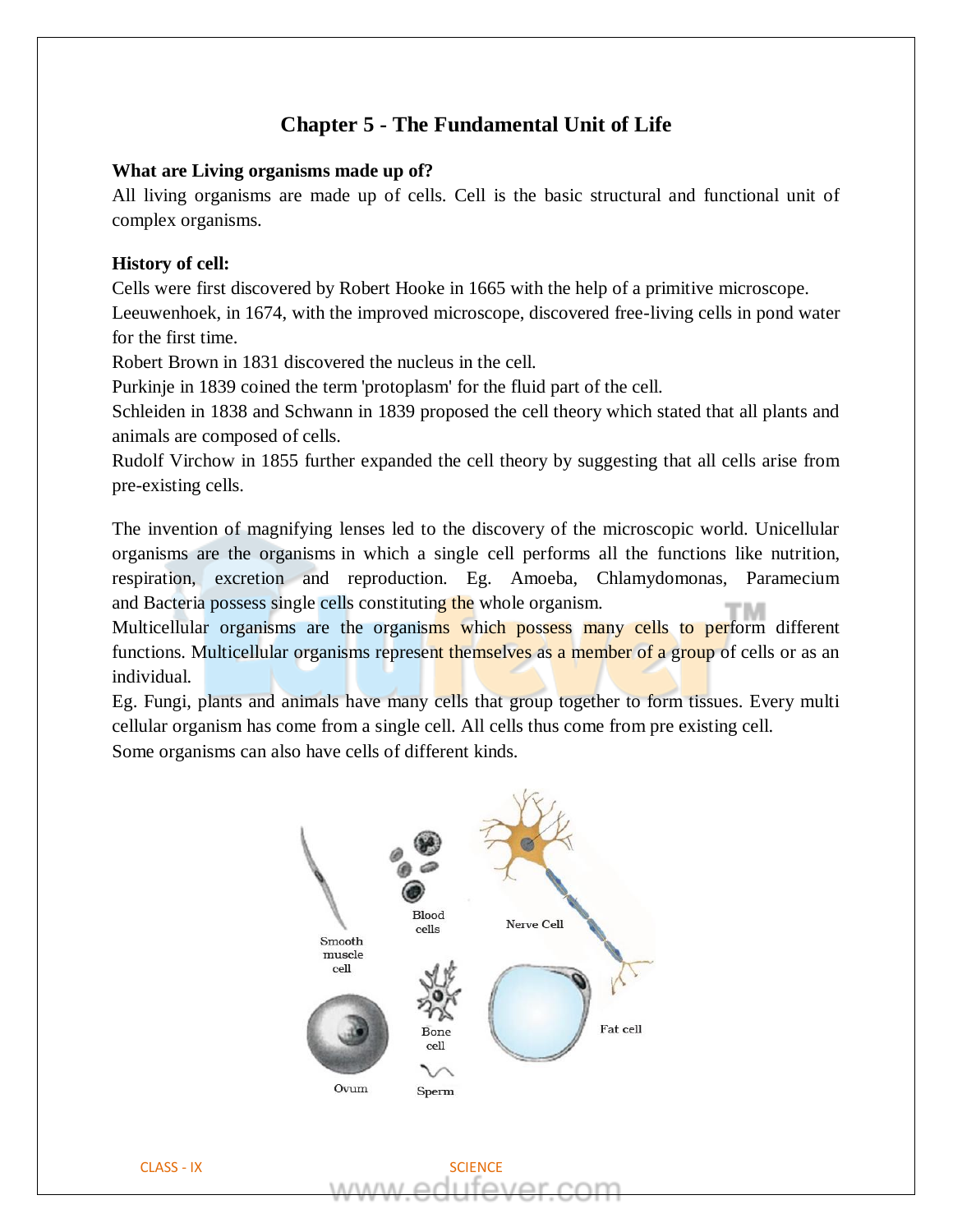The shape and size of cell are related to the specific function they perform. Some cells change their shapes. Eg. Amoeba. In some cases the cell shape could be more or less fixed and the peculiar for a particular type of cell. Eg: nerve cells

Each living cell has the capacity to perform certain basic functions that are characteristic of all living forms. There is a division of labour in multicellular organism such as human beings. This means that different parts of the human body perform different functions. Similarly division of labour is also seen within a single cell. In fact each such cell has got certain specific components within it known as **cell organelles**. Each kind of cell organelle performs a special function. A cell is able to live and perform all its functions because of these organelles. These organelles together constitute the basic unit called the cell.

# **What is a cell made up of? What is the structural organization of a cell?**

Every cell would have three features- plasma membrane, nucleus and cytoplasm. All activities inside the cell and interactions of the cell with its environment are possible due to these features.

# **Plasma membrane or cell membrane:**

This is the outermost covering of the cell that separates the contents of the cell from its external environment. It is flexible and made up of organic molecules called lipids and proteins. The flexibility of the cell membrane also enables the cell to engulf in food and other material from its external environment. Such processes are known as endocytosis. Eg: Amoeba тм

It allows the movement of some substances into and out of the cell. It also prevents movement of some other materials. Therefore it is called a selectively permeable membrane. Movement of substances through this semi-permeable membrane can be by the process of diffusion, osmosis etc.

| <b>OSMOSIS</b>                                                                      | <b>DIFFUSION</b>                                                           |
|-------------------------------------------------------------------------------------|----------------------------------------------------------------------------|
| It involves movement of solvent                                                     | It involves movement of solute                                             |
| molecules                                                                           | molecules                                                                  |
| Molecules move from lower                                                           | Molecules move from higher                                                 |
| concentration of solute to higher                                                   | concentration of solute to lower                                           |
| concentration of solute                                                             | concentration of solute                                                    |
| It occurs only across a semi-                                                       | It does not require semi-permeable                                         |
| permeable membrane                                                                  | membrane                                                                   |
| Example: Shrinking of Potato slice<br>when kept in concentrated sucrose<br>solution | Example: Spreading of ink when a<br>drop of it is put in a glass of water. |

# **Difference between diffusion and osmosis**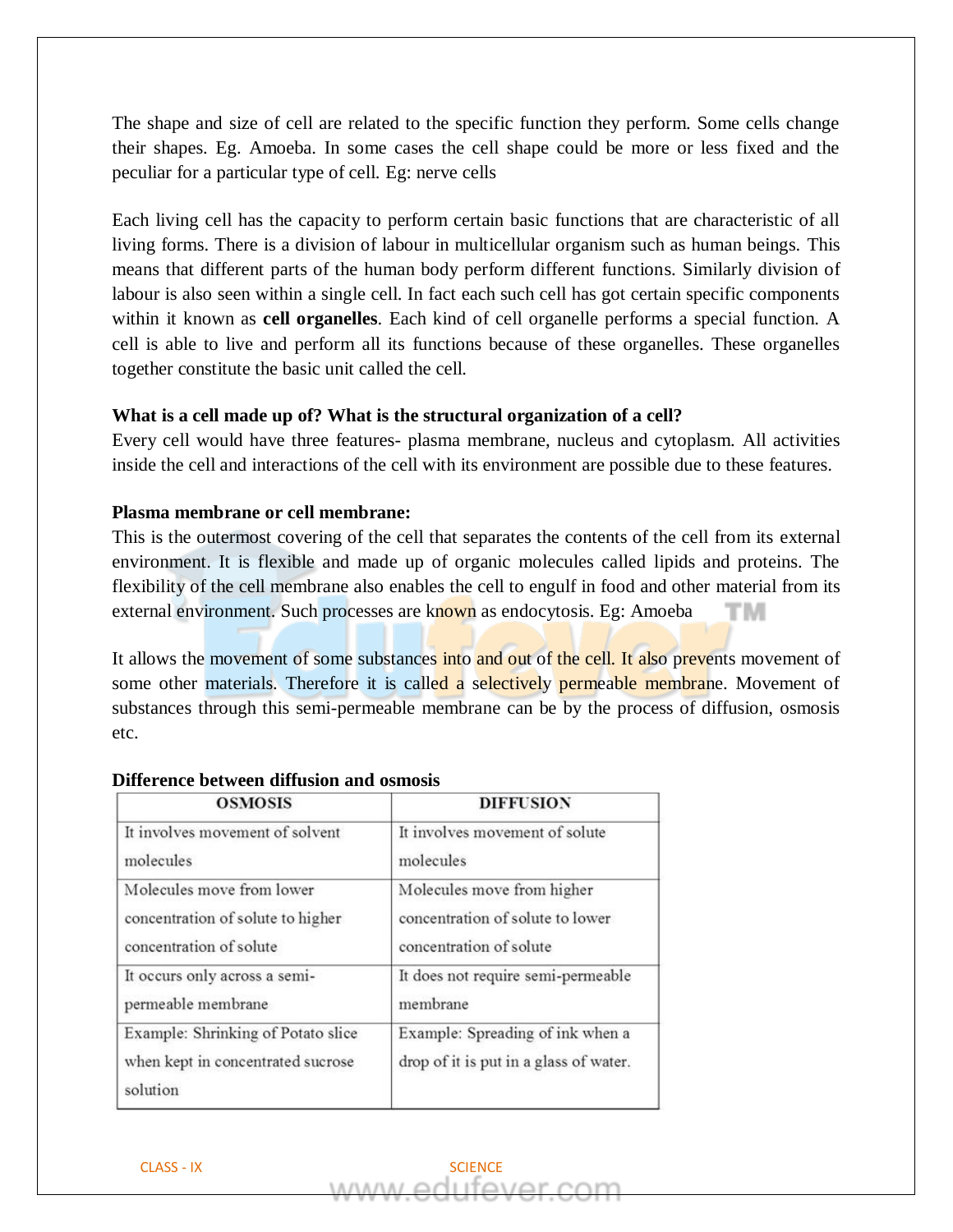If we put an animal cell or a plant cell into a hypotonic solution the cell is likely to swell up. The cell will stay in the same size if it kept it in isotonic solution. If the solution is hypertonic then the cell will shrink.

Unicellular fresh water organism and most plants tend to gain water through osmosis.

# **Cell wall:**

It is present only in plant cells. The cell wall is composed of cellulose and is permeable. It separates the contents of the cell from the surroundings. It gives shape and protection to the cell. Cell walls permit the cells of plants, fungi and bacteria to withstand very dilute external media without bursting.

**Plasmolysis**: It is the process in which cells lose water in a hypertonic solution.

# **Nucleus:**

The nucleus has a double layered covering called nuclear membrane. The nuclear membrane has pores which allow the transfer of material from inside to outside. The nucleus contains chromosomes which are composed of Deoxyribonucleic acid (DNA) and proteins. Nucleus controls all the activities of the cell.

As the nucleus carries genetic information in the form of DNA, it plays a major role in cell division and cell development. The functional segments of DNA are called genes. Nucleus plays an important role in protein synthesis and transmission of characters from one generation to another generation. It plays a central role in cellular reproduction. In some organisms nuclear membrane is absent and nuclear region contains only nucleic acids called nucleoid. Such organisms called prokaryotes. Eg. Bacteria. Organisms with cells having a nuclear membrane are called eukaryotes.

| <b>Prokaryotic Cells</b>                | <b>Eukaryotic Cells</b>                             |
|-----------------------------------------|-----------------------------------------------------|
| Very minute in size                     | <b>Fairly large in size</b>                         |
| (nucleoid)<br>Nuclear<br>re gion<br>not | Nuclear material surrounded by a                    |
| surrounded by a nuclear membrane        | nuclear membrane                                    |
| Single chromosome present               | than<br>chromosome<br>More<br>one                   |
|                                         | present                                             |
| Nucleolus absent                        | Nucleolus present                                   |
| Membrane bound cell organelles are      | Membrane bound cell organelles                      |
| absent                                  | are present                                         |
| Cell division by fission or budding (no | mitosis<br>division<br>Cell<br>bv<br>0 <sup>r</sup> |
| mitosis)                                | meiosis                                             |

# **Cytoplasm:**

The cytoplasm is the fluid content inside the plasma membrane. It is a jelly like viscous substance occupying entire cell except the nucleus. It also contains many specialized cell organelles that perform a specific function for the cell.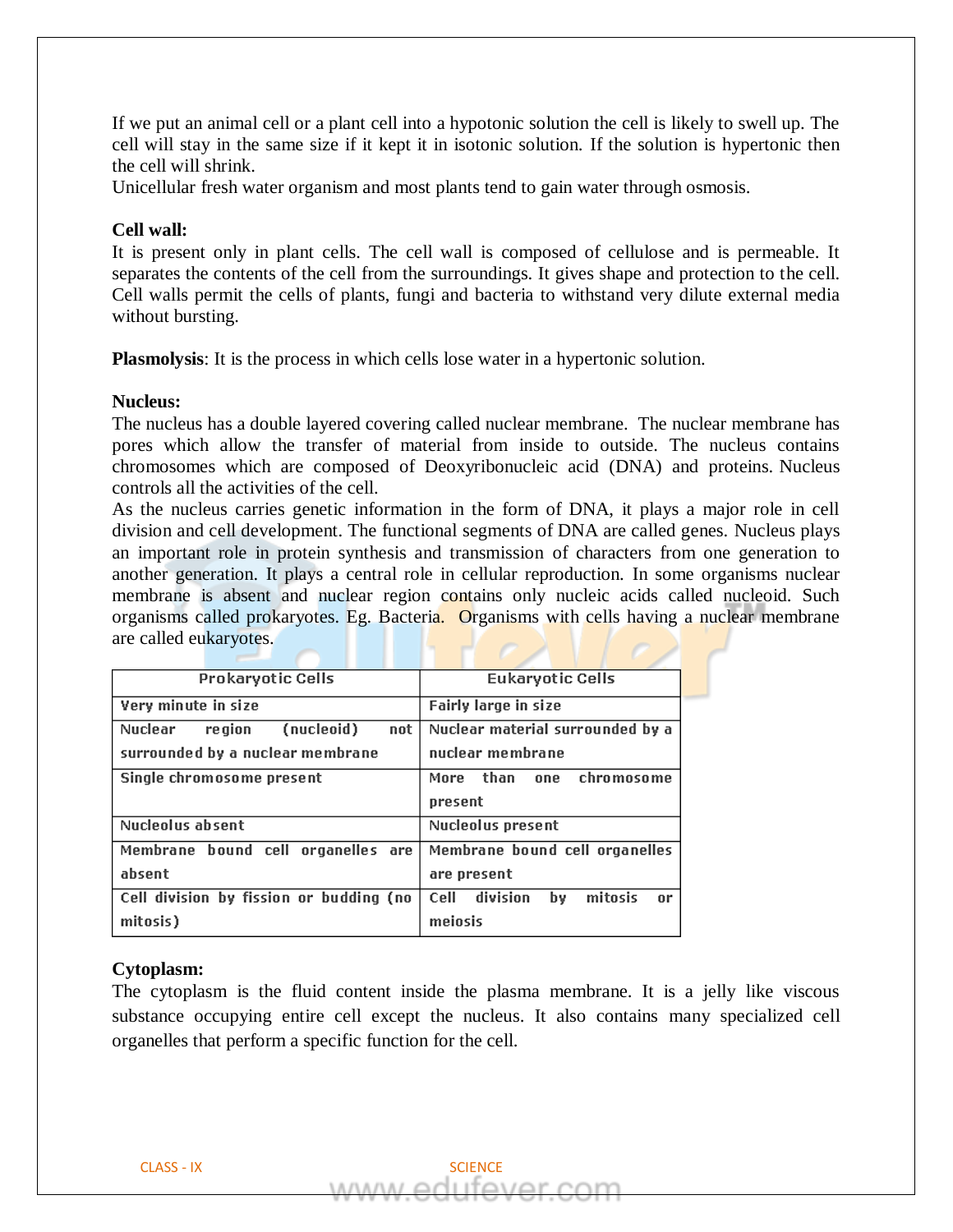#### **Cell organelles:**

Cell organelles include endoplasmic reticulum, Ribosomes, Golgi apparatus, Mitochondria, Plastids, Lysosomes, and Vacuoles. They are important because they carry out some very crucial functions in cells.

#### **Endoplasmic reticulum (ER):**

The ER is a large network of membrane bound tubes and sheets. It serves as channels for the transport of materials especially proteins between various organs of the cytoplasm or between the cytoplasm and nucleus. It also functions as a cytoplasmic framework providing a surface for some of the biochemical activities of the cell. There are two types of ER- Rough endoplasmic reticulum and smooth endoplasmic reticulum.

**RER:** These are rough at surface and are associated with ribosomes. These are responsible for the synthesis of proteins.

**SER:** These are smooth at surface and are not associated with ribosomes. It helps in the manufacture of fat molecules or lipids. It also plays a crucial role in detoxifying many poisons nd drugs.

Membrane biogenesis: Some of the proteins and lipids synthesized by EF help in building the M cell membrane. This process is known as membrane biogenesis.

### **Golgi Apparatus:**

These cell organelles are named after the biologist, Camillo Golgi, who first described it. The Golgi consists of a stack of membrane-bound cisternae. These membranes often have connections with the membranes of ER and therefore constitute another portion of a complex cellular membrane system. Its functions include the storage, modification and packaging of products in vesicles. It is also involved in the formation of lysosomes.

#### **Lysososmes:**

Lysosomes are membranous sacs filled with enzymes. These enzymes are made by RER. They are a kind of waste disposal system of the cell. They help to keep the cell clean by digesting any foreign material as well as worn out cell organelles. Lysosomes contain hydrolytic enzymes which are capable of digesting cellular macromolecules. When the cell gets damaged, the lysosome may burst and its enzymes may digest thecell itself. Hence, lysosomes are called as 'suicidal bags'.

#### **Mitochondria:**

These are cellular organelles termed as 'power houses of the cells'. These are bounded by a double membrane. The outer membrane is smooth while the inner membrane is thrown into folds